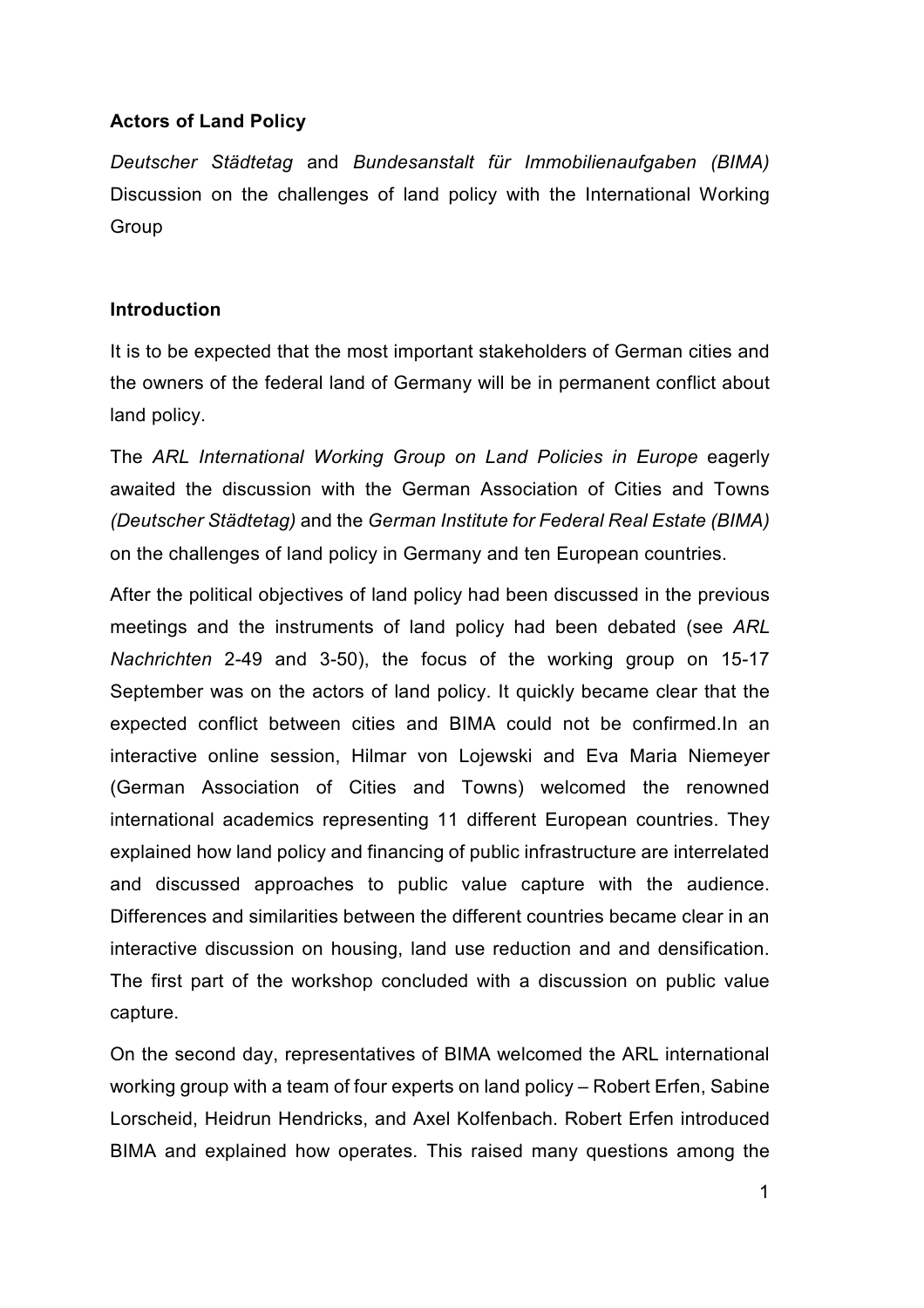international experts. Especially the integration of all federal real estate in one agency astonished many colleagues. In many countries, there are separate real estate institutions for different types of land (e.g. residential, commercial, forests, military, land banking, etc.). It then explored what role public ownership of land would play in the Netherlands, Belgium, France, Switzerland, Austria, the Czech Republic, Poland, Finland, Sweden and the UK, as opposed to Germany. This debate then brought together earlier working group debates on land policy objectives and instruments.

Colleagues also pointed out that the awareness that property entails an obligationis expressed by BIMA's initiative. The debate continued with a discussion on the relationship between the history of property rights and land policy using the example of post-socialist countries. This was followed by a debate on the role of publicly owned land in the Netherlands, Belgium, France, Switzerland, Austria, Czechia, Poland, Finland, Sweden and the United Kingdom asopposed to Germany. This debate then brought together earlier discussions of the working group on objectives and instruments of land policy. On the third day, there was an exchange with yet another ARL working group. Theo Kötter from the University of Bonn presented the group's aims on "net zero land take-up". Together with Brigitte Adams, Hendrik Jansen, and Jan Stielike, who chair this sub-group of the *NRW State-Regional Working Group*, they then moderated an exchange in the style of a World Café between the two ARL Working bodies in order to learn from and with each other. Several statements on land policy, triggered the discussion, which provided a unique opportunity for the ARL´s International and Regional Working Group. The *International Working Group on Land Policies in Europe* is very grateful for the insights and the openness of the debate with the *German Association of Cities and Towns (Deutscher Städtetag)* and the *German Institute for Federal Real Estate (BIMA)* as well as with the sub-group of the Regional Working Group on net zero land take-up in North Rhine-Westphalia. With this input, the International Working Group continues its work. It will meet again at the upcoming international academic conference on Planning, Law, and Property Rights [\(www.plpr-association.org\)](http://www.plpr-association.org/), which will take place in Ghent, Belgium, on 7-11 February 2022. There, results of the working group willl be discussed with